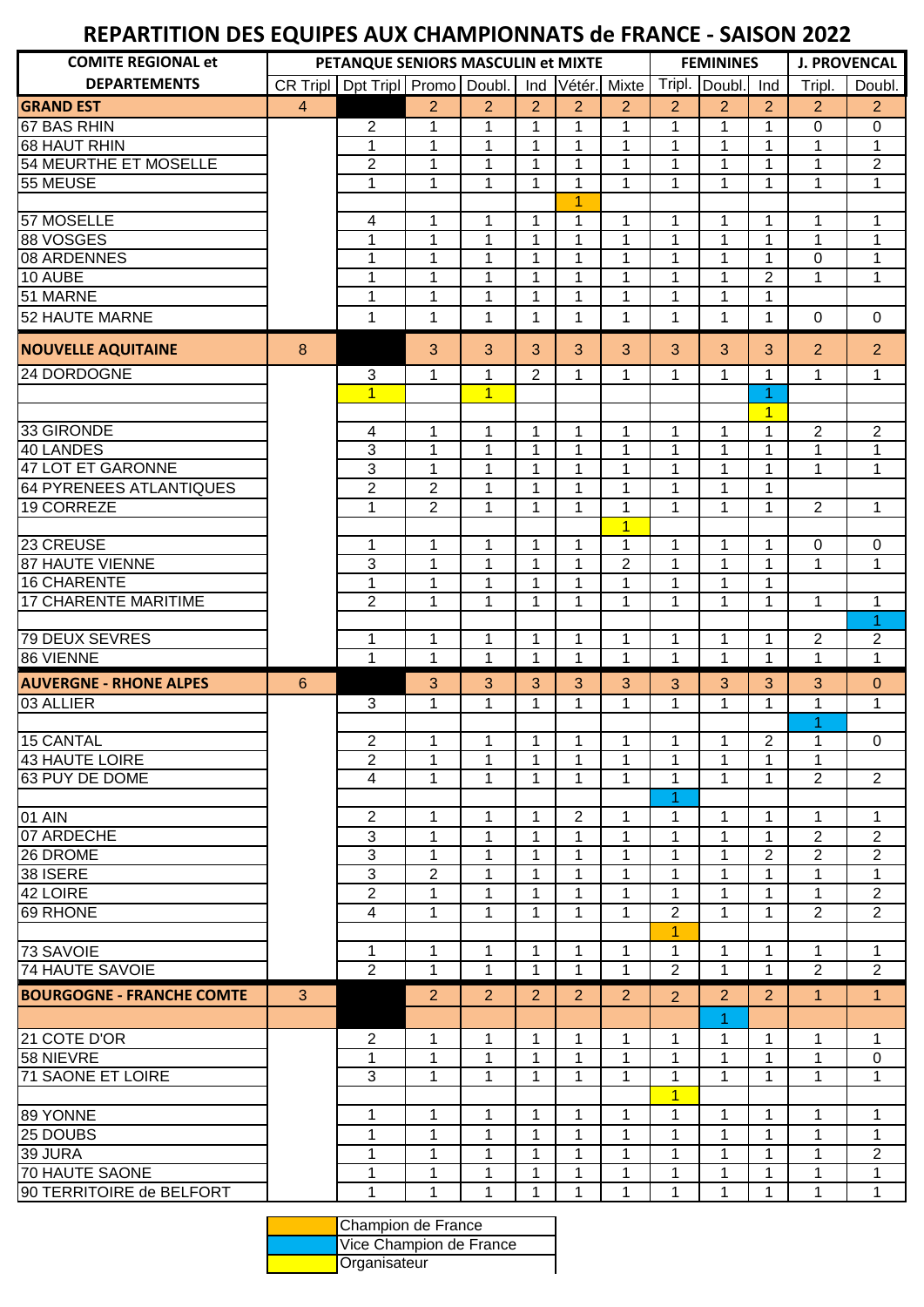Champion de France Promotion

## **REPARTITION DES EQUIPES AUX CHAMPIONNATS de FRANCE - SAISON 2022**

| REPARTITION DES EQUIPES AUX CHAMPIONNATS de FRANCE - SAISON 2022 |                                    |                                             |                   |                |                  |                |                   |                     |                               |                   |                     |                                |
|------------------------------------------------------------------|------------------------------------|---------------------------------------------|-------------------|----------------|------------------|----------------|-------------------|---------------------|-------------------------------|-------------------|---------------------|--------------------------------|
| <b>COMITE REGIONAL et</b>                                        | PETANQUE SENIORS MASCULIN et MIXTE |                                             |                   |                |                  |                |                   | <b>FEMININES</b>    | <b>J. PROVENCAL</b>           |                   |                     |                                |
| <b>DEPARTEMENTS</b>                                              |                                    | CR Tripl   Dpt Tripl   Promo   Doubl.   Ind |                   |                |                  |                | Vétér. Mixte      |                     | Tripl. Doubl.                 | Ind               | Tripl.              | Doubl.                         |
| <b>BRETAGNE</b>                                                  | 2                                  |                                             | 1                 | 1              | $\overline{1}$   | 1              | 1                 | 1                   | 1                             | $\mathbf{1}$      | $\mathbf{0}$        | $\mathbf 0$                    |
| 22 COTE D'ARMOR                                                  |                                    | 2                                           | 1                 | 1              | 1                | 1              | 1                 | 1                   | 1                             | 1                 |                     |                                |
| 29 FINISTERE                                                     |                                    | 3                                           | $\mathbf{1}$      | $\mathbf{1}$   | 1                | 1              | $\mathbf{1}$      | 1                   | 1                             | 1                 |                     |                                |
| 35 ILLE ET VILAINE                                               |                                    | $\overline{2}$                              | $\mathbf{1}$      | $\mathbf{1}$   | 1                | 1              | $\mathbf 1$       | 1                   | 1                             | 1                 |                     |                                |
| <b>56 MORBIHAN</b>                                               |                                    | 1                                           | $\mathbf{1}$      | $\mathbf{1}$   | $\mathbf{1}$     | 1              | $\mathbf{1}$      | $\mathbf{1}$        | 1                             | $\mathbf{1}$      | $\mathbf 0$         | $\mathbf 0$                    |
| <b>CENTRE</b>                                                    | $\overline{2}$                     |                                             | 1                 | $\overline{1}$ | $\overline{1}$   | 1              | $\mathbf 1$       | $\mathbf{1}$        | $\mathbf 1$                   | $\mathbf 1$       | 0                   | $\mathbf{1}$                   |
| 18 CHER                                                          |                                    | 2                                           | 1                 | 1              | 1                | 1              | 1                 | 1                   | 1                             | 1                 | 1                   | $\mathbf 1$                    |
| 28 EURE ET LOIR                                                  |                                    | 1                                           | 1                 | 1              | 1                | 1              | 1                 | 1                   | 1                             | 1                 | 1                   | 1                              |
| 36 INDRE                                                         |                                    | 1                                           | 1                 | 1              | 1                | 1              | 1                 | 1                   | 1                             | 1                 |                     | 1                              |
| 37 INDRE ET LOIRE                                                |                                    | 2                                           | $\mathbf{1}$      | 1              | 1                | 2              | 1                 | 1                   | 1                             | $\mathbf{1}$      |                     | 1                              |
| 41 LOIR ET CHER                                                  |                                    |                                             |                   | 1<br>1         | 1                |                |                   |                     |                               |                   |                     |                                |
| 45 LOIRET                                                        |                                    | 1<br>$\mathbf{1}$                           | 1<br>$\mathbf{1}$ | $\mathbf{1}$   | 1                | 1<br>1         | 1<br>$\mathbf{1}$ | 1<br>1              | $\mathbf 1$<br>$\overline{2}$ | 1<br>$\mathbf{1}$ | 1                   | 1<br>$\mathbf{1}$              |
| <b>CORSE</b>                                                     | $\overline{2}$                     |                                             | $\mathbf 1$       | 1              | $\mathbf 1$      | $\mathbf 1$    | $\mathbf{1}$      | 1                   | $\mathbf{1}$                  | $\mathbf{1}$      | 0                   | $\overline{0}$                 |
| 2A CORSE DU SUD                                                  |                                    | 1                                           | $\mathbf{1}$      | 1              | 1                | 1              | $\mathbf{1}$      | 1                   | 1                             | 1                 | 1                   | 1                              |
|                                                                  |                                    |                                             |                   |                | 1                |                |                   |                     |                               |                   |                     |                                |
| <b>2B HAUTE CORSE</b>                                            |                                    | 1                                           | 1                 | 1              | $\mathbf 1$      | 1              | $\mathbf 1$       | 1                   | $\mathbf 1$                   | 1                 | 1                   | 1                              |
| <b>NORMANDIE</b>                                                 | $\overline{2}$                     |                                             | 1                 | $\mathbf{1}$   | $\mathbf{1}$     | 1              | $\mathbf 1$       | 1                   | 1                             | $\mathbf{1}$      | $\mathbf{1}$        | $\mathbf{1}$                   |
| 14 CALVADOS                                                      |                                    | 2                                           | 1                 | 1              | $\overline{2}$   | $\overline{2}$ | 1                 | 1                   | 1                             | $\mathbf{1}$      | 1                   | 1                              |
| 50 MANCHE                                                        |                                    | $\overline{2}$                              | 1                 | $\mathbf{1}$   | 1                | 1              | 1                 | 1                   | 1                             | $\mathbf{1}$      | 1                   | 1                              |
| 61 ORNE                                                          |                                    | $\mathbf{1}$                                | $\mathbf{1}$      | $\mathbf{1}$   | $\mathbf{1}$     | 1              | 1                 | 1                   | 1                             | $\mathbf{1}$      | 1                   | $\mathbf{1}$                   |
| 27 EURE                                                          |                                    | $\overline{c}$                              | 1                 | 1              | 1                | 1              | 1                 | 1                   | 1                             | 1                 | $\overline{2}$      | $\sqrt{2}$                     |
| <b>76 SEINE MARITIME</b>                                         |                                    | $\overline{2}$                              | 1                 | 1              | 1                | 1              | 1                 | 1                   | 1                             | 1                 | $\Omega$            | 1                              |
| <b>OCCITANIE</b>                                                 | $\overline{4}$                     |                                             | $\overline{2}$    | $\overline{2}$ | $\overline{2}$   | 2              | $\overline{2}$    | $\overline{2}$      | $\overline{2}$                | 2                 | $\overline{2}$      | $\overline{2}$                 |
| 09 ARIEGE                                                        |                                    | $\overline{c}$                              | 1                 | $\mathbf{1}$   | $\overline{2}$   | 1              | 1                 | 1                   | 1                             | 1                 | 2                   | $\overline{2}$                 |
|                                                                  |                                    | 1                                           | $\overline{1}$    |                | $\overline{1}$   | $\mathbf{1}$   |                   |                     | $\overline{1}$                |                   |                     |                                |
| 12 AVEYRON<br>31 HAUTE GARONNE                                   |                                    | 3<br>5                                      | 1<br>$\mathbf{1}$ | 1<br>1         | 1<br>1           | 1<br>1         | 1<br>1            | 2<br>1              | 1<br>1                        | 1<br>$\mathbf{1}$ | 1<br>$\overline{2}$ | 1<br>$\mathbf{2}$              |
|                                                                  |                                    |                                             |                   |                |                  |                |                   |                     | 1                             |                   |                     |                                |
| 32 GERS                                                          |                                    | $\sqrt{3}$                                  | 2                 | 1              | 1                | 1              | 1                 | 1                   | 1                             | 1                 | 1                   | 1                              |
| 46 LOT                                                           |                                    | $\overline{2}$                              | $\mathbf{1}$      | $\mathbf 1$    | $\mathbf{1}$     | 1              | $\mathbf 1$       | $\mathbf 1$         | 1                             | $\mathbf{1}$      | $\mathbf 1$         | $\overline{2}$                 |
|                                                                  |                                    |                                             |                   |                |                  | 1              |                   |                     |                               | 1                 |                     |                                |
| 65 HAUTES PYRENEES                                               |                                    | 1                                           | 1                 | 1              | 1                | 1              | $\mathbf{1}$      | 1                   | $\mathbf 1$                   | 1                 | 0                   | 1                              |
| 81 TARN                                                          |                                    | 3                                           | 1                 | 1              | 1                | 1              | 1                 | 1                   | 1                             | 1                 | 1                   | 1                              |
| 82 TARN ET GARONNE                                               |                                    | $\overline{2}$                              | $\mathbf{1}$      | 1              | 1                | 1              | 1                 | 1                   | 1                             | $\mathbf{1}$      | $\overline{2}$      | $\overline{2}$                 |
|                                                                  |                                    |                                             |                   |                |                  |                | 1                 |                     |                               |                   |                     |                                |
| 11 AUDE                                                          |                                    | 3                                           | 1                 | 1              | 1                | 1              | 1                 | 2                   | $\mathbf 1$                   | 1                 | $\overline{c}$      | $\overline{2}$                 |
|                                                                  |                                    |                                             |                   |                |                  |                |                   |                     |                               |                   | $\mathbf{1}$        |                                |
| 30 GARD                                                          |                                    | 4                                           | 1                 | 1              | 1                | 1              | 1                 | 1                   | 1                             | 1                 | 3                   | $\mathbf{3}$                   |
| 34 HERAULT                                                       |                                    | 5                                           | 1                 | 1              | 1                | 1              | 1                 | 1                   | 1                             | $\overline{c}$    | $\overline{c}$      | $\overline{2}$                 |
| 48 LOZERE                                                        |                                    | 1                                           | $\mathbf{1}$      | 1              | 1                | 1              | 1                 | 1                   | 1                             | 1                 | 1                   | 1                              |
| 66 PYRENNEES ORIENTALES                                          |                                    | $\mathbf{1}$<br>$\sqrt{3}$                  | 1                 | 1              | $\mathbf 1$      |                | 1                 | 1                   | 1                             | $\mathbf{1}$      | 3                   |                                |
|                                                                  |                                    |                                             |                   |                |                  | 1              |                   |                     |                               |                   | 1                   | 4<br>$\overline{1}$            |
|                                                                  |                                    |                                             |                   |                |                  |                |                   |                     |                               |                   |                     |                                |
| <b>HAUTS DE France</b>                                           | $\overline{2}$                     |                                             | $\overline{2}$    | 2              | $\overline{2}$   | $\overline{2}$ | $\overline{2}$    | $\overline{2}$      | $\overline{2}$                | $\overline{2}$    | $\mathbf{1}$        | $\mathbf{1}$                   |
| 59 NORD                                                          |                                    | 4                                           | 1                 | 1              | 1                | 1              | 1                 | 1                   | 1                             | 1                 | 1                   | 1                              |
| 62 PAS DE CALAIS                                                 |                                    | $\overline{2}$                              | 1                 | 1              | 1                | 1              | 1                 | 1                   | 1                             | 1                 | 1                   | 1                              |
| 02 AISNE                                                         |                                    | 1                                           | $\mathbf{1}$      | 1              | 1                | 1              | 1                 | 1                   | 1                             | 1                 | 1                   | 1                              |
|                                                                  |                                    |                                             |                   |                |                  |                |                   |                     |                               |                   |                     |                                |
| 60 OISE<br>80 SOMME                                              |                                    | 3<br>1                                      | 1<br>$\mathbf{1}$ | 1<br>1         | 1<br>$\mathbf 1$ | 1<br>1         | 1<br>1            | $\overline{c}$<br>1 | 1<br>1                        | 1<br>1            | 3<br>1              | $\overline{c}$<br>$\mathbf{1}$ |

|                              | Champion de France      |  |  |  |  |  |
|------------------------------|-------------------------|--|--|--|--|--|
|                              | Vice Champion de France |  |  |  |  |  |
|                              | Organisateur            |  |  |  |  |  |
| Champion de France Promotion |                         |  |  |  |  |  |